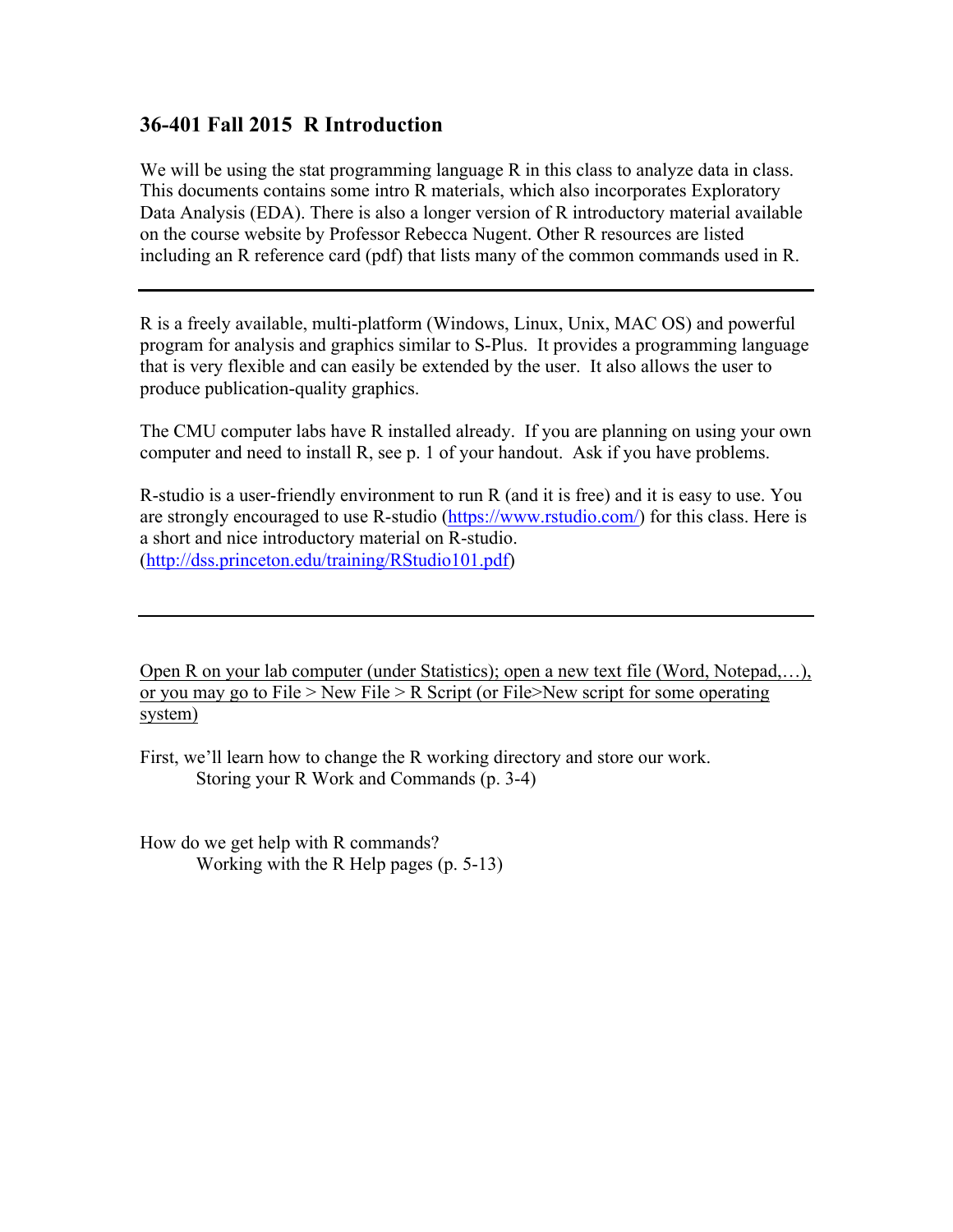#### Using R as a calculator:

Try the following at the command line  $(>)$ :

23+12  $2*9 + 12$ 3/5 exp(2) what does this represent?  $2^2+2$  $2^{\wedge}(2+2)$ 

Why are the last two answers different? How does R evaluate expressions?

We can evaluate an expression at the command line but the answer is only temporarily stored. We can't get it back unless we type in the expression again.

```
Assigning/Creating Objects: p.16
```
We assign a value to a object/variable/word using either the  $\leq$  - sign or =.

```
> x < -23 + 12> y=2*9 + 12
```
x and y are objects in the R workspace

> x  $> y$ 

If you lose track of the objects you've defined,

 $> 1s()$ 

If you want to remove an object,

 $>$  rm  $(x)$ 

Variables can start with a letter, digit, or period. Can't be a number by itself. Get in the habit of naming your variables to represent the data you're assigning.

(mean.crime.rate, no.of.students)

Seriously. It is a nightmare trying to remember what you named something or keep the variables: x, x2, x.2 straight. Name your variables well.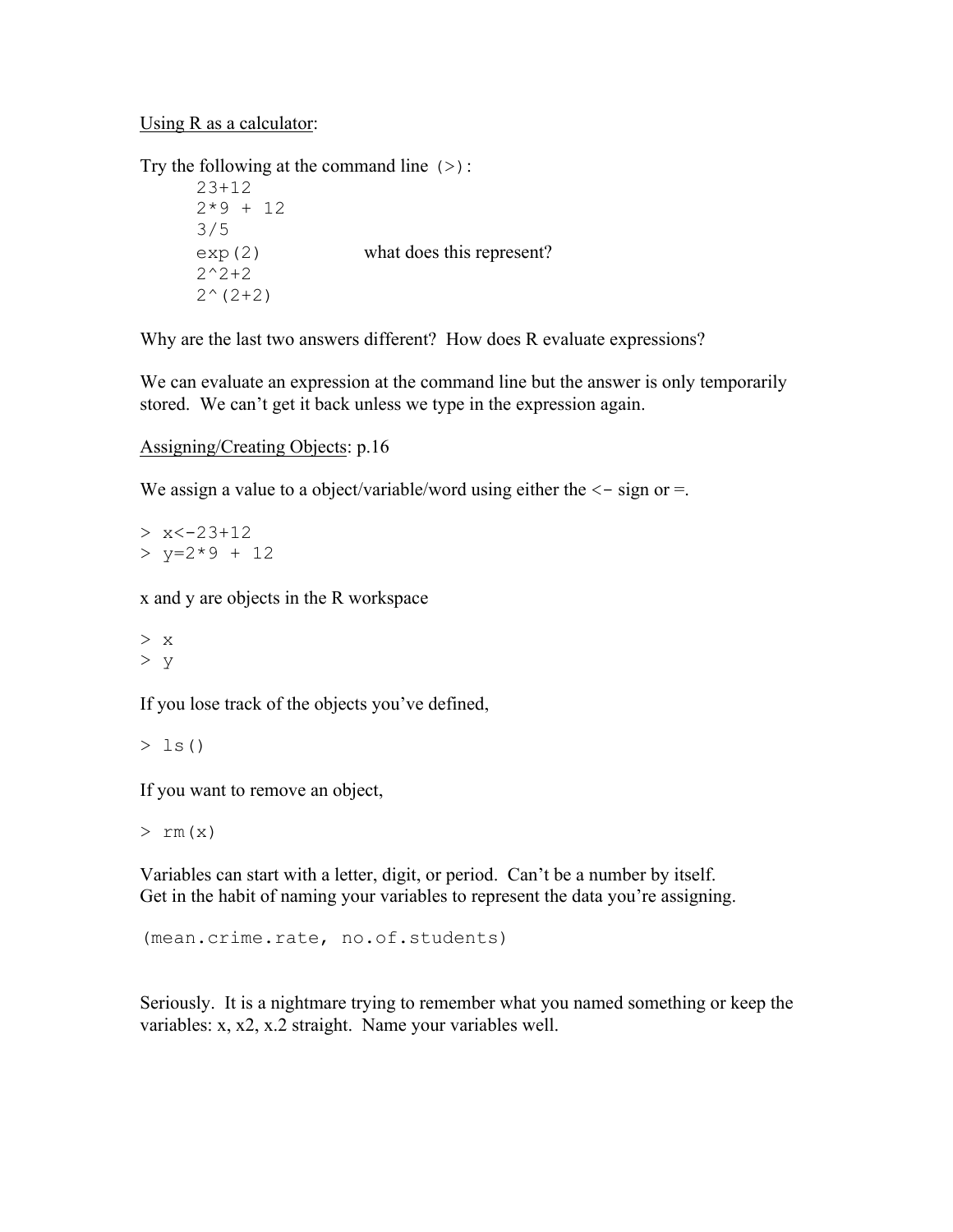```
Vectors & Matrices: (p. 16-21)
> x < -c(3, 5, 1, 67)> y < -seq(1, 4)> z < -c (seq(3,9,by=2),27)
> x[1]> y[3]
> z[7]> x+y> x+z
> x * v> y * z> m1 < - matrix (0, 3, 4)> m2 < -matrix(seq(1,16),4,4)> m3 < - matrix (rep(2, 12), ncol=4)
> m1+m3
> m1+m2
> m1/m3> m1*m2 ##multiplication element-by-element
> m1*m3> m1%*%m3 ##matrix multiplication
> m1\%*m2> m1[1]> m2[1, ]> m3[, 1]
> m1[2,3]
```
Asking Questions about your Objects: (p. 23-24)

Think of your object as a vector of values from a random variable. Each entry is one realization of the random variable (or the answer of a person to one question). How long is the vector?

You might want to know which people answered yes (entry of 1) to the question.

```
> q1<-sample(c(0,1),10, replace=T) ##creating 10 random yes/no values
> q1
> q1==1 ##returns T/F vector
> which(q1==1) ##returns the locations of the Trues
```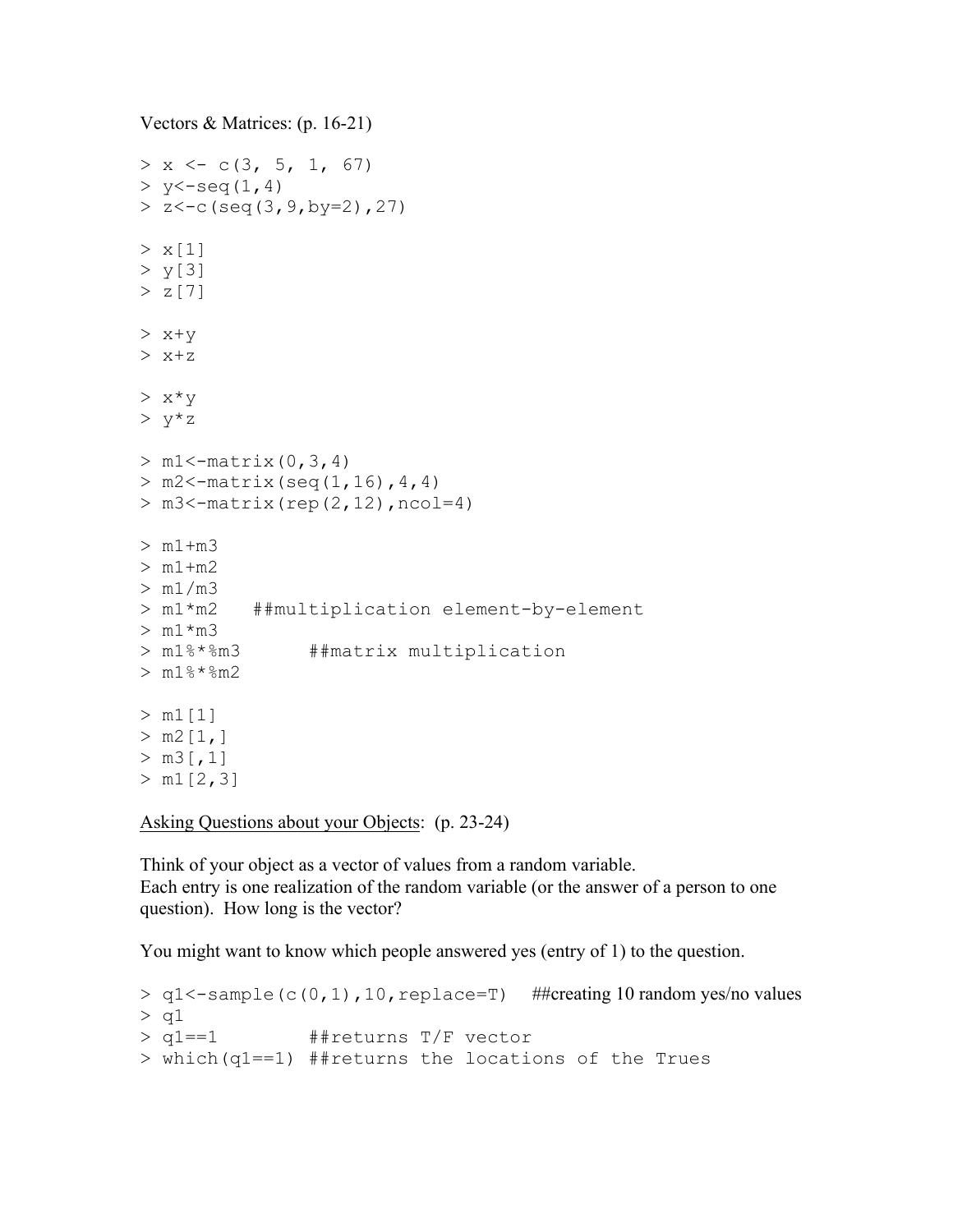Or who smoked more than 2 times the past week?

```
> q2<-sample(c(0,1,2,3),15,replace=T) ##random values from 0 to 3
> q2> q2 > 2> which(q2>2)
```
Can use  $table( )$  and summary() to get overall info about your objects.

#### Functions:

}

We will be using functions already written in R and writing our own (later). A function is a collection of commands under one name. Arguments are passed into the function; output (if any) is returned.

```
function.name<-function(arg1, arg2, arg3…..){
```

```
commands
return(out1, out2, out3,...)
```
All arguments need to be entered for the function to work. Often there are default values already coded into the function. A common argument na.rm/na.omit tells R what to do if there's missing data in the vector (NA). Type help(fxn.name) to learn more.

```
> help(median)
> vec\le-sample(seq(1:30),30, replace=F)
> vec
> median(vec)
> vec2 <-vec
> vec2[4] <-NA> median(vec2)
> median(vec2, na.rm=T)
```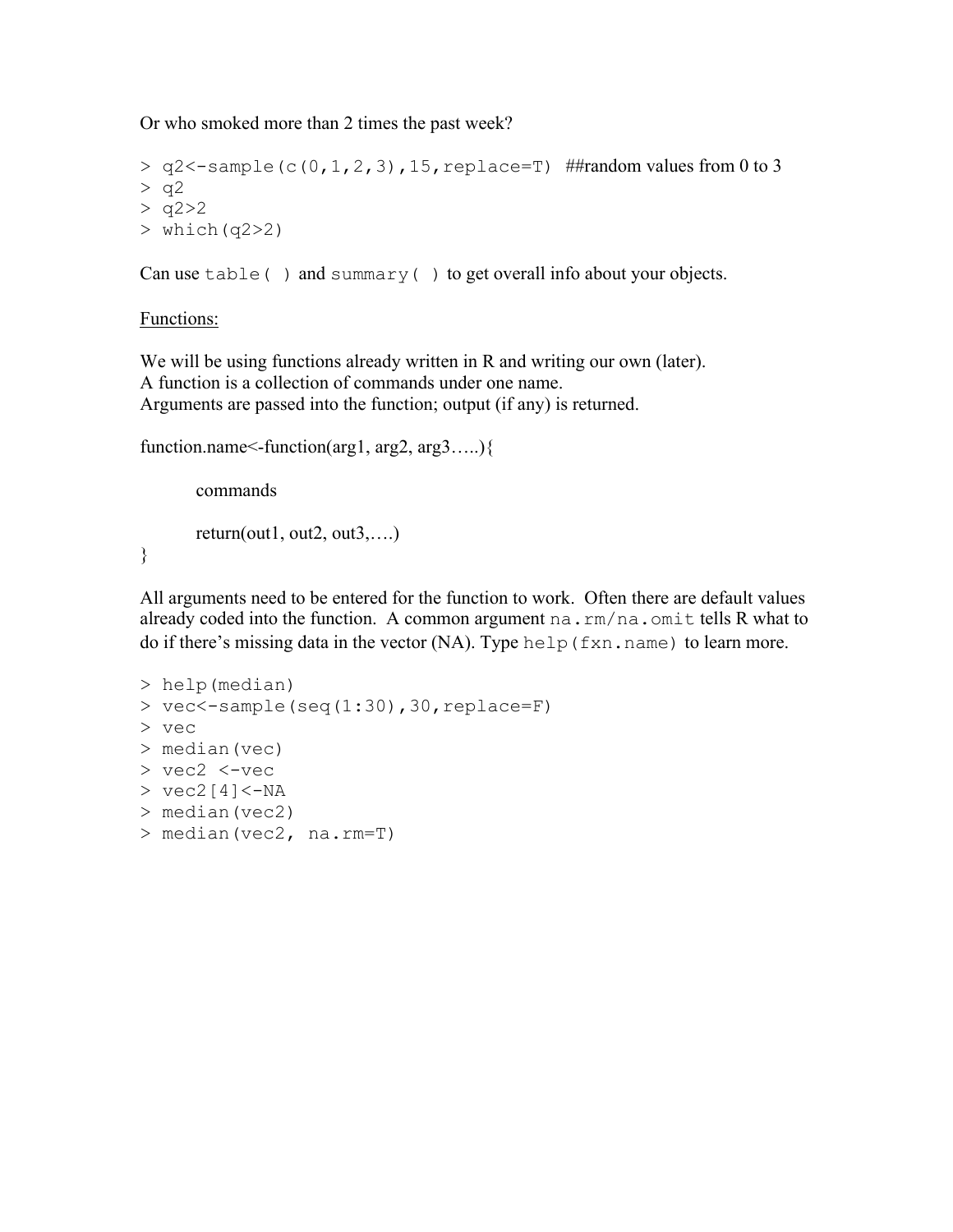### Exploratory Data Analysis

Let's look at some real data.

One of the nice things about R is its list of packages that include lots of sample datasets.

> library(MASS) ##loads the MASS library into your workspace > help(hills) ## pulls up the help documentation for the *hills* dataset > attach(hills) ##creates variables out of each named column (*dist*, *climb*, *time*)  $>$  dim(hills) ##*hills* is a matrix; returns the # of rows (n), #of cols  $>$  dist  $#$ thecking the individual variables > climb

> time

Often the best way to display EDA information about your variables is with plots and graphs. A well-constructed visual summary can quickly get across the points you're trying to make. These graphs should be supplemented with numerical summaries.

Numerical Summaries:

How many observations do we have? > nrow(hills)

What are some summary measures of each variable?

```
> summary(hills)
> var(dist) ##see also sd(dist)
> var(climb)
> var(time)
```
What's the difference between the above and  $var(hills)$ ?

Plotting and Graphics (p. 31-38)

Scan the handout for different types of graphs of dist, climb, and time. Which types of plots give useful information? Which don't? Which graphs belong with continuous variables? With categorical variables?

```
> hist(dist,col=2,main="Distribution of Race 
Distance",xlab="Miles")
> hist(dist,breaks=10,col=2,main="Distribution of Race 
Distance (Increasing the # of Bins)",xlab="Miles")
> boxplot(climb,col="blue",main="Distribution of Race 
Elevation Gained",ylab="Feet")
> hist(time,col=5,main="Distribution of Race Record 
Times",xlab="Minutes")
```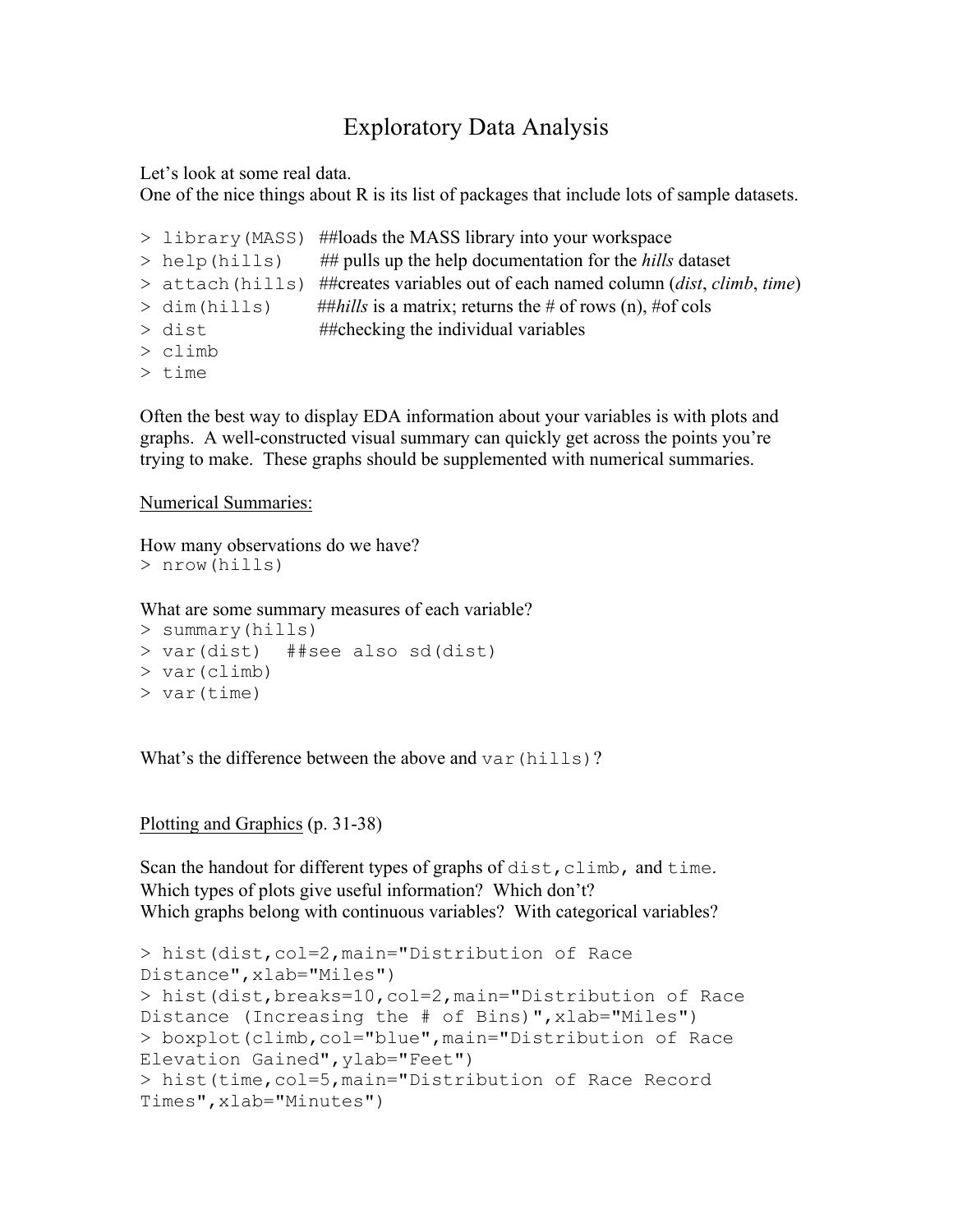Describe these univariate distributions; what features do we notice? Do any of them appear to be distributed normally?

Now looking at their bivariate relationships: > plot(dist,climb,xlab="Miles",ylab="Feet",pch=16) > title("Race Distance vs. Race Elevation")

Describe their relationship. Are there any short races with large elevation gains?

> plot(climb,time,xlab="Feet",ylab="Minutes",pch=16) > title("Race Elevation vs. Race Record Time")

Describe this relationship. Are there any unusual races?

See help documentation on plot for information on how to change x-limits/y-limits using the  $x \lim_{y \to y}$  vim arguments. Also use pch, cex, col to control the characters.

Let's add a possible regression line to the plot using the abline function. See help(abline); abline requires a slope and an intercept.

A hypothesized underlying regression function of  $E[\text{time}] = 15 + 0.01*$ climb

 $>$  abline(15, 0.01, lwd=2, col=2)

Good line?? Does it match the data?

What about  $E[\text{time}] = 12 + 0.02 \cdot \text{climb?}$  > abline (12, 0.02, lwd=2, col=4)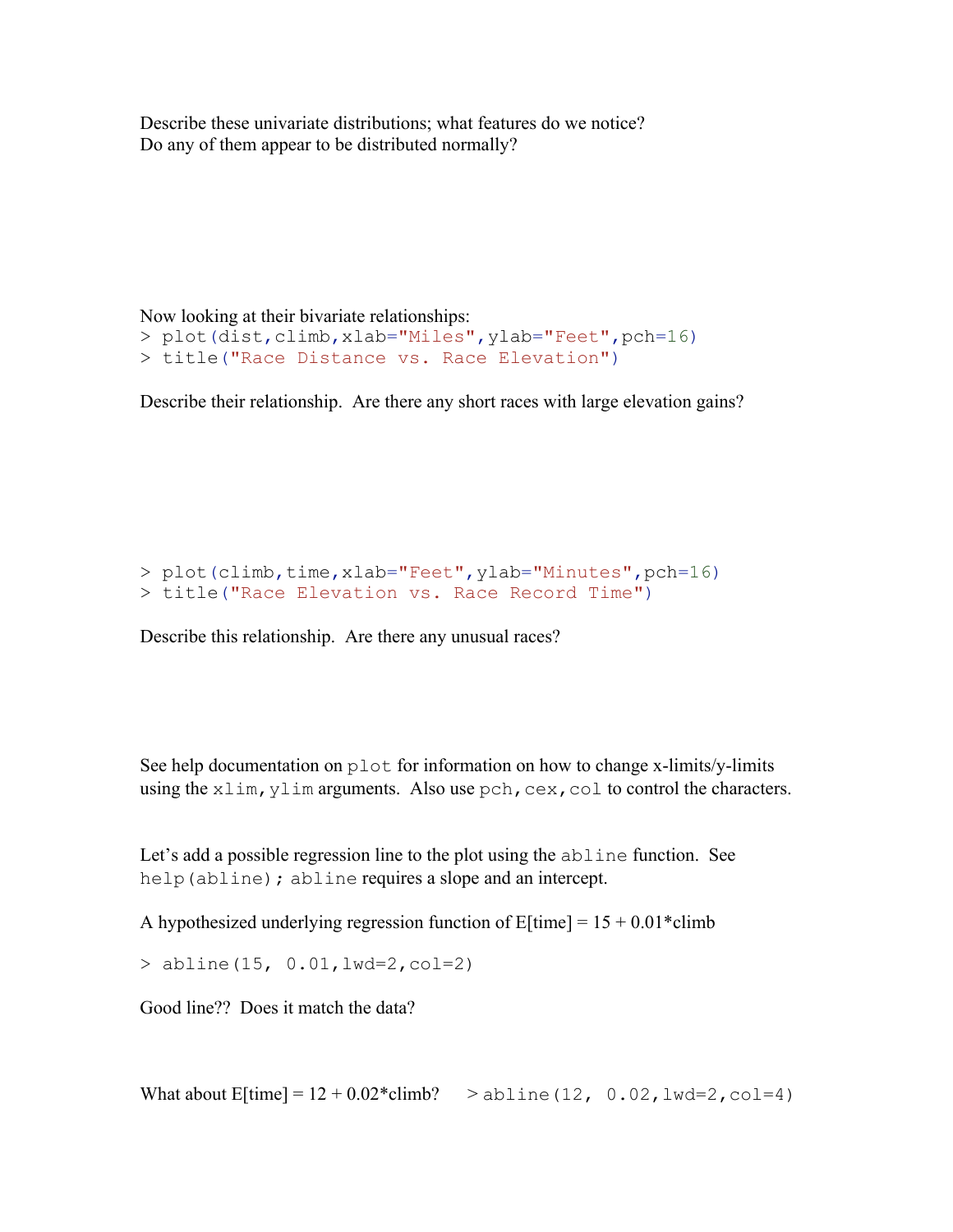Let's add the "point of averages", the average climb and the average time, to the plot using points (mean(climb), mean(time),  $cex=2$ ,  $pch=16$ ). This point will be on the best regression line.

On your own, experiment with colors, labels, etc. Details can be found in the handout.

# **A good graph is a WELL-LABELED graph.**

# Reading Data into the R Workspace (p.25)

We can read in an xls file or a dat file or a txt file using the read.table( ) command. read.table("filename.xls")

If your file is in another directory, you need to put the whole pathname. (Use front slashes.) stat.read<-read.table("//pathname/filename.xls")

You can work with xls files or csv files (ease of use depends on platform). If you read in an .csv file, you need to use read.csv( $"$ ) or stat.read<-read.table("/pathname/statread.csv",sep=",")

You can also read in data directly from a URL without downloading it stat.read<-read.table("http://url/statread.csv",sep=",")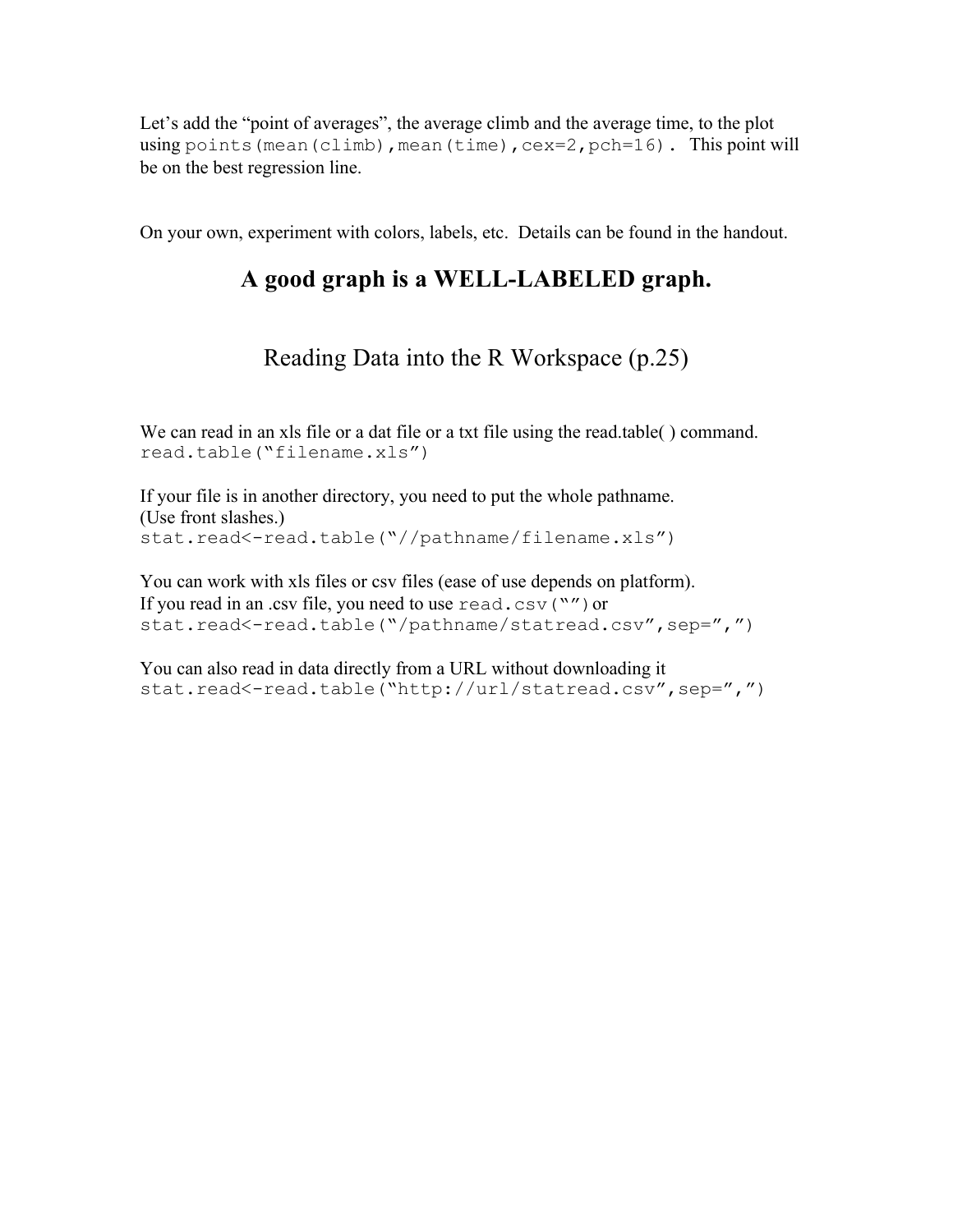### Simulating Data

We can simulate observations from a specific distribution using parameter values of our choice using R. Because we know the truth about our simulated data, we can use simulations to check if our approach is valid. i.e. Does it return the answers it should?

To start: rnorm(n,mean, sd) generates random numbers from a normal distribution rt(n,df) generates random numbers from a t distribution

(also explore dnorm, pnorm, qnorm; we have functions for uniform, exponential, etc)

```
> x<-rnorm(10,0,1) ####NOTE: rnorm uses STDEV not VAR
> summary(x)
> mean(x)
> var(x)
> hist(x, main="10 Simulated Normal Observations)
> y < -rnorm(100, 0, 1)> summary(y)
> mean(y)
> var(y)
> hist(y, main="100 Simulated Normal Observations")
```
Compare the histograms; do they look normal? Which simulation better represents the truth?

Now let's look at the t-distribution. We'll compare two distributions with different degrees of freedom: 5 and 37.

```
> x < -rt(100, 5)> hist(x, main="100 Obs from t-Dist with df = 5")
> x < -rt(100, 37)> hist(x, main="100 Obs from t-Dist with df = 37")
```
Compare them against each other and to the 100 normally distributed observations.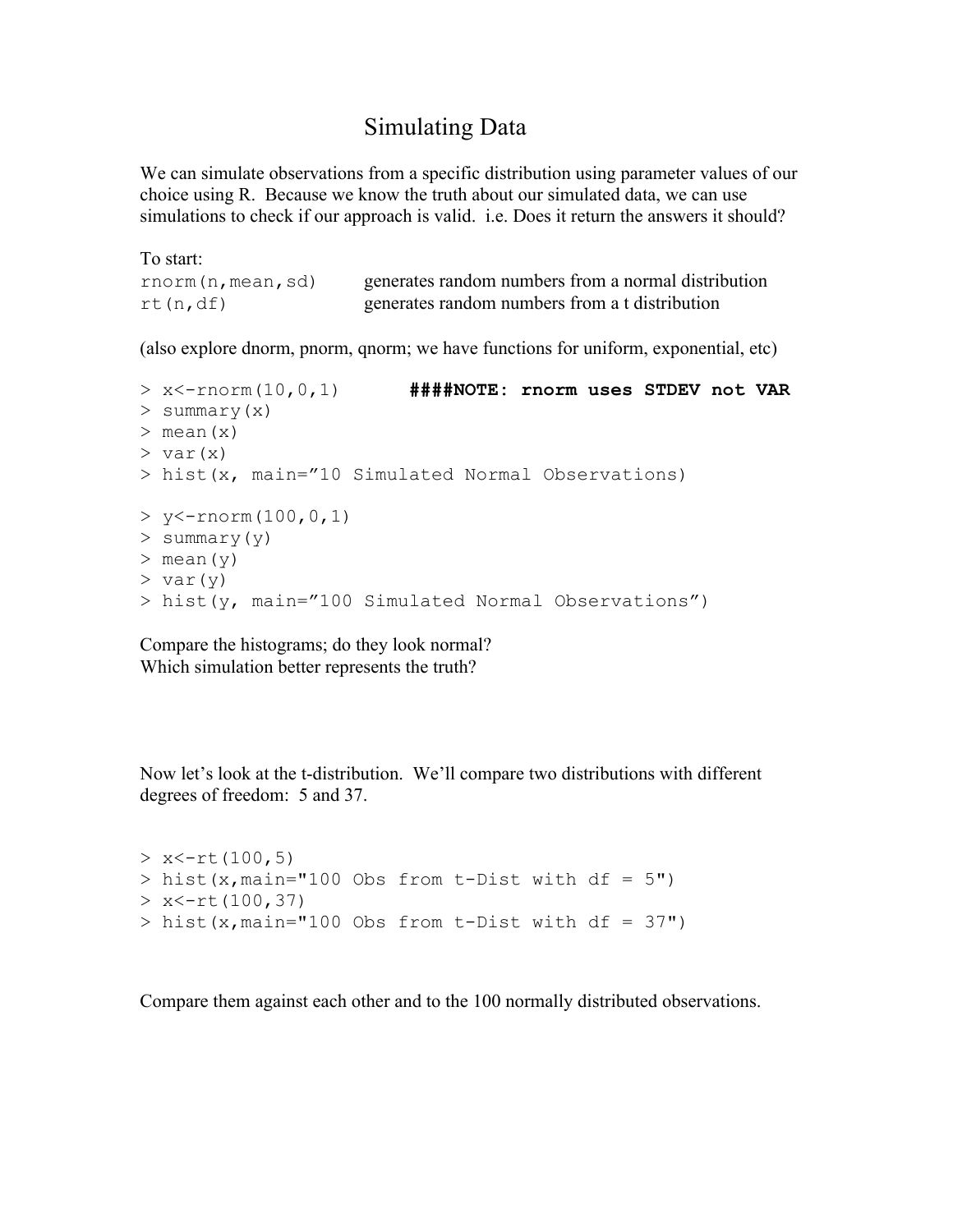# Our Regression Framework

Some useful functions for us: *type help(fxn.name) for more info*

| mean(x)        | finds the mean of a vector                                               |
|----------------|--------------------------------------------------------------------------|
| var(x)         | finds $s^2$ of a vector (sample variance)                                |
| sd(x)          | finds the standard deviation, s, of a vector                             |
| sum(x)         | sums up all the entries in a vector                                      |
| sqrt(x)        | finds the square root of a number/vector                                 |
| $lm(y \sim x)$ | finds a least squares/MLE estimated linear regression equation           |
| anova(lm.obj)  | analysis of variance for a linear regression model                       |
| pt(q, df)      | finds the exact probability for a t-distribution (instead of the tables) |
|                |                                                                          |

We'll use several more, but start looking at the help documentation for these.

#### Basic R Markdown (not required for the class, but recommended)

R Markdown is an extension of R as a tool to create documents that embed your code and the calculations it produces, in ordinary text, which can also be formatted, contain figures and equations, etc.

To use it, you will need to install R package

```
>install.packages("rmarkdown")
>install.packages("knitr")
```
Here is quick tour of how R Markdown works (http://rmarkdown.rstudio.com/).

Let's create a short R Markdown file:

- 1. In R studio: File > New > R Markdown. You can choose the output format for your document (Html, pdf, or word). This will open a new *.Rmd* file.
- 2. The created file contains some already-written lines, including how to include R code with its output and plots. You may replace them using your own code or text.
- 3. Now click the Knite button, a new html/pdf/word file will be created.